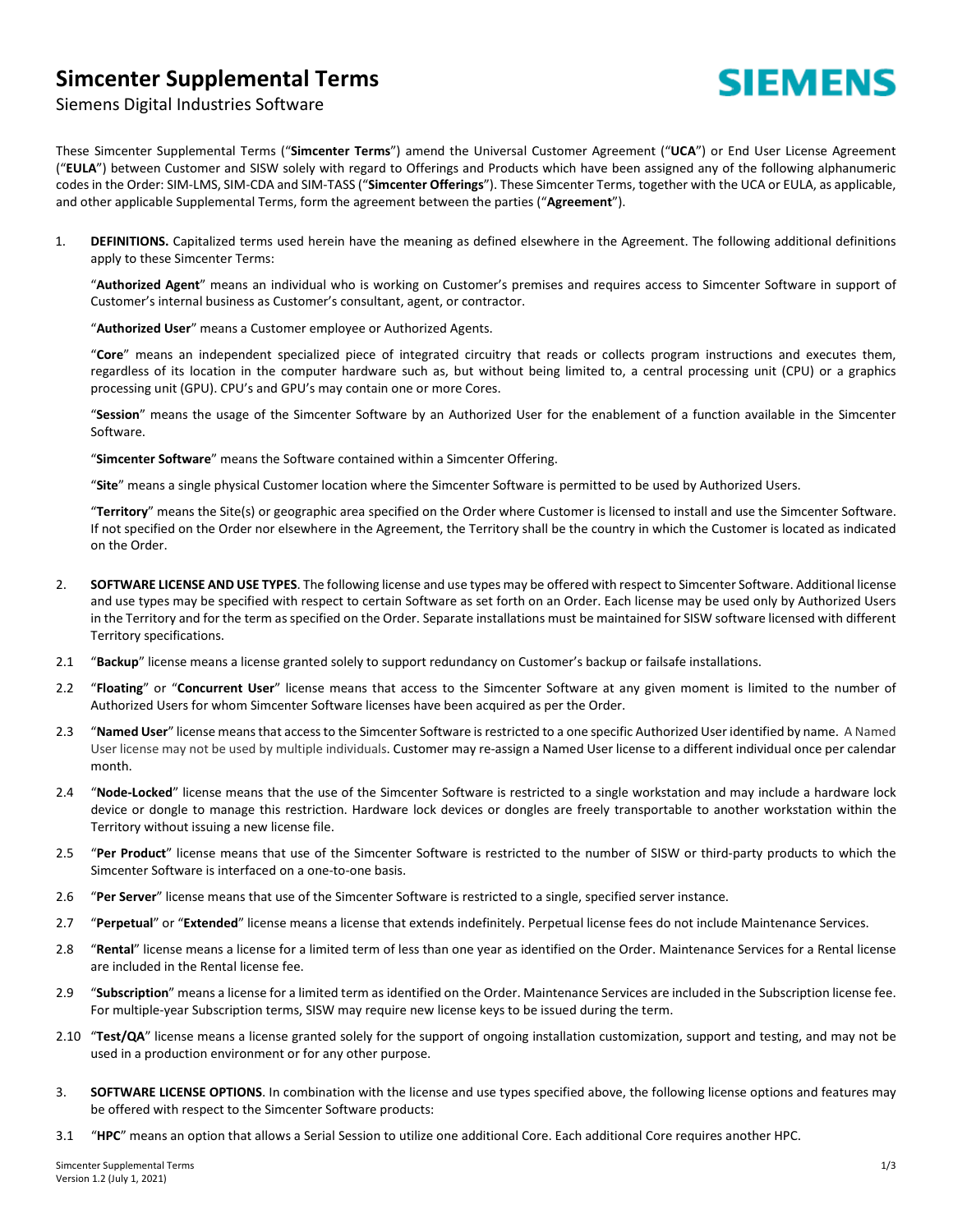- 3.2 "**Power on Demand**" or "**POD**" means a Power Session 12 month Subscription license that can be used for an unlimited number of Sessions for the number of hours purchased as specified on the Order. Total elapsed time of each Session is counted towards the hours purchased. Any unused hours are forfeited at the expiration of the 12 month Subscription license term.
- 3.3 "**Power Session**" means an option for an Authorized User to use the Simcenter Software for a single, consecutive Session on an unlimited number of CPU Cores.
- 3.4 "**Power Token**" means an option that can be used to obtain the following: (i) a limited Serial Session to use the STAR-CCM+ Simcenter Software (excluding access to solvers) upon the redemption of ten Power Tokens; (ii) one HPC option upon the redemption of one Power Token; or (iii) a license to run one Session per Power Token provided that such Session is started through the Design Manager feature of STAR-CCM+ or HEEDS upon the redemption of one Power Token. A Power Token may be re-used during its term for any use delineated in (i), (ii) or (iii) above.
- 3.5 "**Serial Session**" means an option for an Authorized User to use the Simcenter Software for a single Session on a single Core.
- 3.6 "**Token**" means a pre-paid unit which an Authorized User can temporarily convert into a license to access and use certain pre-defined software functionalities, applications and/or modules. The specific functionalities, applications and modules that can be accessed and the quantity of Tokens required are described in the Documentation. When Tokens are applied by an Authorized User, those Tokens will not be available until the Authorized User ceases to use the functionalities, applications or modules which have been accessed.
- 3.7 "**Value Based License**" means a Token for a particular Simcenter Software product designated on the Order Form.
- 3.8 "**Simcenter Flex Token**" means a Token which is not tied to a particular Simcenter Software product and can be used across multiple, eligible Simcenter Software products. Simcenter Flex Tokens are only available as Subscription.
- 3.9 "**Simcenter Flex Base**" means a base Token which is required to use a Simcenter Software product eligible for Simcenter Flex Tokens access. Simcenter Flex Base is only available as Subscription.
- 4. **TERMS FOR VALUE BASED LICENSES.** Unless explicitly provided otherwise in the Documentation of the Simcenter Software product to which a Value Based License pertains, Customer shall only be entitled to use a Value Based License if Customer has purchased a separate base license for that particular Simcenter Software product. If additions, changes, or deletions are made to a Simcenter Software product which would result in new or updated functionality or applications and modules eligible for Value Based License access, Customer will only be able to use Value Based Licenses to access such new or updated functionality, or applications and modules, if both the corresponding base license for the Simcenter Software product and the applicable Value Based Licenses are covered by a current active Maintenance Services Order.
- 5. **TERMS FOR SIMCENTER FLEX TOKENS.** Customer shall only be entitled to use Simcenter Flex Tokens if Customer has purchased a Simcenter Flex Base license option. Simcenter Flex Tokens can only be used on installed instances of Simcenter Software that are enrolled in SISW's Product Excellence Program. By using the Flex Tokens the Customer consents to submit FlexLM license server report logs to SISW quarterly as described in the Documentation.
- 6. **TERMS APPLICABLE ONLY TO SIM-CDA SOFTWARE.** For Simcenter Software which has been assigned the alphanumeric code SIM-CDA on the Order ("**SIM-CDA Software**"), the Territory shall be a single Site unless it is specified otherwise on the Order or unless the license is specified to be 'Multi-Site'. If the Order does not explicitly identify the Site(s), then the Territory for the SIM-CDA Software is the address where the server is located on which the license management portion of the SIM-CDA Software is installed.
- 7. **INDIRECT USE.** Indirect use of Simcenter Offerings via hardware or software used by Customer does not reduce the number of Authorized User entitlements that Customer needs to acquire.
- 8. **HOST IDENTIFIER; THIRD PARTY HOSTING.** Customer will provide SISW with sufficient information, including the host identifier for each workstation or server upon which the license management portion of Software will be installed, for SISW to generate a license file enabling Software access per the scope of the licenses granted under each Order. Customer may only engage a third party to host Software with SISW's prior written consent. SISW may require a separate written agreement as a condition to such consent.
- 9. **USE OF APIS.** If Simcenter Software includes any Application Programming Interfaces that are identified as published in the Documentation (collectively the "**APIs**"), Customer may use such APIs to develop software for Customer's internal use. Customer may not use the APIs to enable unauthorized use of the Software. SISW has no obligations or liability for software developed by Customer using the APIs.
- 10. **MAINTENANCE SERVICES FOR SIMCENTER SOFTWARE**. Maintenance, enhancement, and technical support services for Simcenter Software ("**Maintenance Services**") are governed by the terms found at [https://www.siemens.com/sw-terms/mes,](https://www.siemens.com/sw-terms/mes) which are incorporated herein by reference.

## 11. **ADDITIONAL TERMS APPLICABLE TO XaaS OFFERINGS.**

11.1 **Entitlements.** Cloud Services contained within a Simcenter Offering may be used (i) worldwide by the number of Authorized Users set forth in the Order with respect to such Cloud Services, subject to Customer's obligations in the Agreement regarding compliance with export controls, and (ii) solely in conjunction with the Simcenter Software contained within such Simcenter Offering. For purposes of such Cloud Services, an